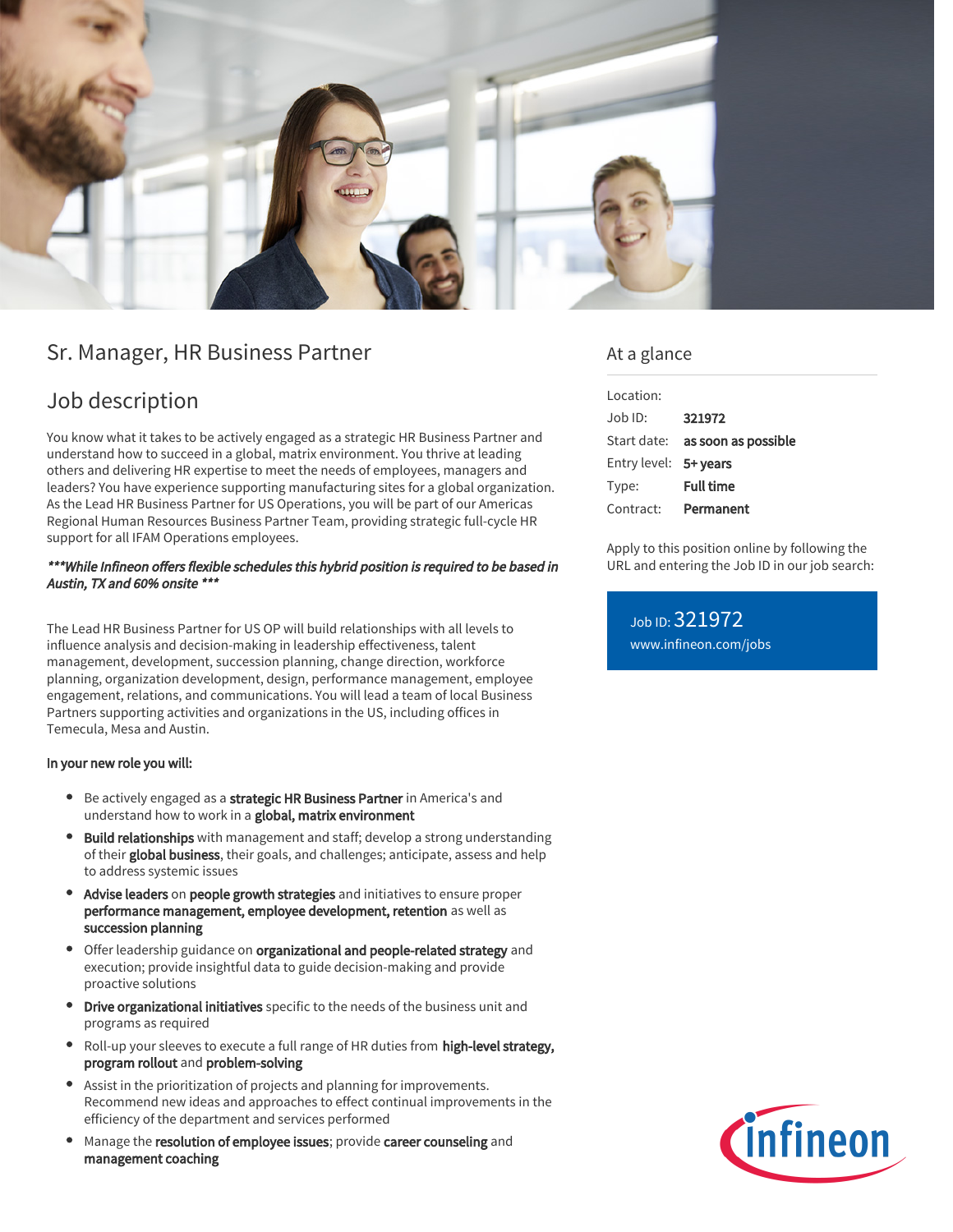- Support hiring, recruitment, and onboarding new hires by partnering with hiring managers, talent acquisition team
- Advise Managers on options to engage and recognize employee efforts
- Partner with Compensation and management on annual compensation planning, job grading, market benchmarking
- Lead the local Business Partners under your care to support Operations business groups to achieve business results
- Partner with Talent Acquisition team to support the drive for top talent while implementing best practices for Organizational Development and Change Management
- Travel approximately 15-20% of the time

## Profile

\*\*\*Must have experience supporting manufacturing sites (is required)\*\*\*

You have excellent leadership, communication and presentation skills while successfully interacting and partnering with people at all levels of an organization /company. You are flexible and team-oriented with the willingness to learn and work through ambiguity.

#### You are best equipped for this task if you have:

- **Bachelor's degree with 7+ years of HR Business Partner and 5+ years of HR** people management experience
- **PHR/SPHR/GPHR** certification preferred
- Strong business and HR acumen, including the ability to diagnose and analyze problems and drive appropriate solutions
- Prior experience handling employee relations matters
- Knowledge of State and Federal laws concerning leaves of absence, overtime,  $\bullet$ and safety
- **Experience with the requirements of very large Fabs, supporting factories and** manufacturing electronic products
- Supported d irect labor production operators, technicians, etc., and are experienced working closely with the Production Managers and Plant Managers
- Excellent verbal, written communication skills and presentation skills
- $\bullet$  Must be detail-oriented and demonstrate the ability to prioritize and multi-task effectively with minimal supervision and shift priorities as needed in a dynamic work environment
- **Project management skills** from concept to planning, implementation, and evaluation
- Working proficiency with HRIS systems (including SAP, SuccessFactors) and MS  $\bullet$ Office Suite (Word, Excel, PowerPoint)
- Ability to travel to other sites when required

# Why Us

### Part of your life. Part of tomorrow.

We make life easier, safer and greener – with technology that achieves more, consumes less and is accessible to everyone. Microelectronics from Infineon is the key to a better future. Efficient use of energy, environmentally-friendly mobility and security in a connected world – we solve some of the most critical challenges that our society faces while taking a conscientious approach to the use of natural resources.

Infineon Technologies Americas Corp. is an equal opportunity employer. All qualified applicants will receive consideration for employment without regard to race, color,